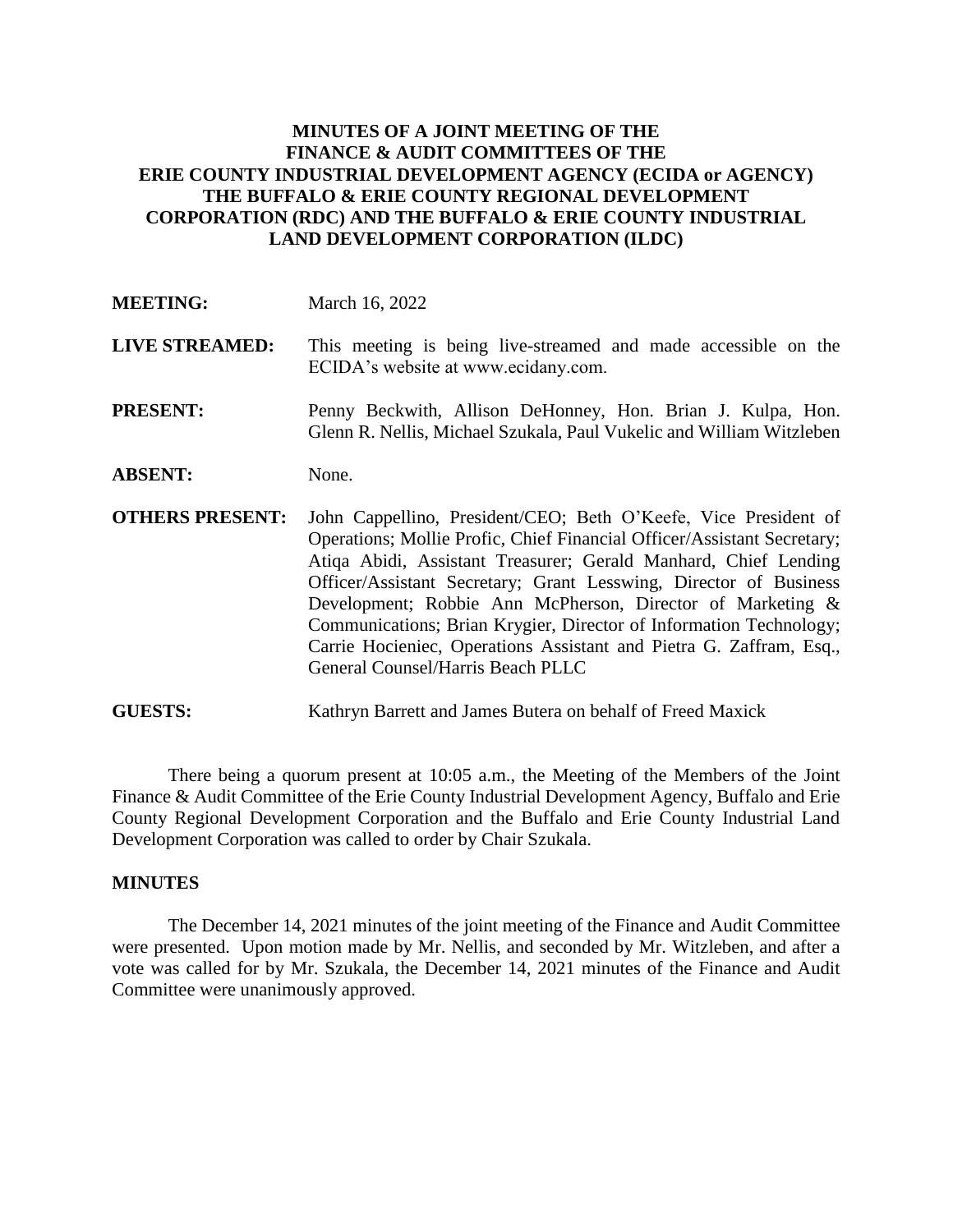# **DRAFT 2021 ECIDA/RDC/ILDC AUDITED FINANCIAL STATEMENTS & ECIDA MANAGEMENT REPORT**

Ms. Profic introduced Ms. Barrett from Freed Maxick, auditors for the ECIDA/RDC/ILDC. Ms. Barrett reviewed the drafts of the ECIDA/RDC/ILDC 2021 Audited Financial Statements. Ms. Barrett confirmed no significant issues arising from the audits were discussed with or were the subject of correspondence with management. Ms. Barrett then reviewed ECIDA financial highlights, the ECIDA restricted cash accounts, and reviewed the various notes to the financial statements, and concluded that in Freed Maxick's opinion, the financial statements for the ECIDA present fairly, in all material aspects, the financial position of the ECIDA in accordance with accounting principles generally accepted in the United States of America. Ms. Barrett also stated that no internal control issues or problems were identified.

Next, Ms. Barrett then reviewed the RDC financial highlights, and concluded that in Freed Maxick's opinion, the financial statements for the RDC present fairly, in all material aspects, the financial position of the RDC in accordance with accounting principles generally accepted in the United States of America.

Last, Ms. Barrett reviewed the ILDC financial highlights, and concluded that in Freed Maxick's opinion, the financial statements for the ILDC present fairly, in all material aspects, the financial position of the ILDC in accordance with accounting principles generally accepted in the United States of America.

At this point in time, Ms. Beckwith joined the meeting.

Upon motion made by Mr. Kulpa and seconded by Mr. Szukala, a motion was made to forward the ECIDA/RDC/ILDC 2021 Audited Financial Statements to the Board for approval. Mr. Szukala called for the vote and the motion was unanimously approved.

### **2021 PAAA ANNUAL REPORT**

Ms. Profic reviewed the report. Upon motion made by Mr. Kulpa and seconded by Mr. Szukala, a motion was made to forward the 2021 PAAA Annual Report to the Board for approval. Mr. Szukala called for the vote and the motion was unanimously approved.

#### **2021 INVESTMENT REPORTS**

Ms. Profic reviewed the report. Upon motion made by Ms. DeHonney and seconded by Mr. Kulpa, a motion was made to forward the 2021 Investment Reports to the Board for approval. Mr. Szukala called for the vote and the motion was unanimously approved.

#### **RE-ADOPTION OF ECIDA/RDC/ILDC POLICIES**

Ms. Profic noted the below were reviewed by counsel, and as such, the staff recommends that the policies and charter items below be approved without any changes: